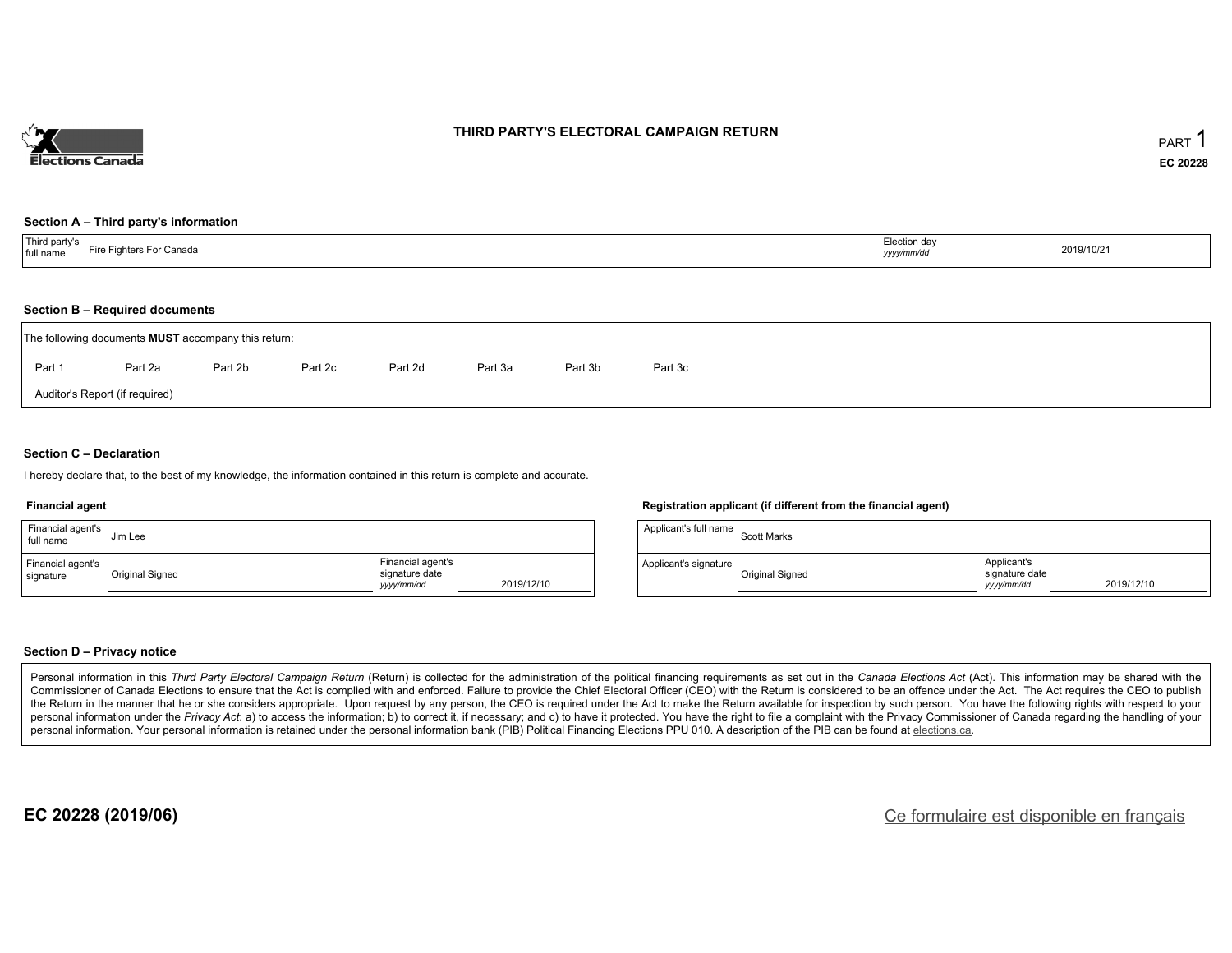

#### **THIRD PARTY'S ELECTORAL CAMPAIGN RETURN HIRD PARTY'S ELECTORAL CAMPAIGN RETURN<br>Statement of monetary contributions received PART 2a PART 2a**

| No.            | Full name                                     | <b>Street</b><br>no. | <b>Street</b> | Apt. | City          | Prov./<br>Terr. | Postal<br>code | Date<br>received<br>yyyy/mm/dd                                                    | Individual | <b>Business /</b><br>Commercial<br>organization | Government | <b>Trade union</b> | Corporation<br>without share<br>capital | Unincorporated<br>organization or<br>association |
|----------------|-----------------------------------------------|----------------------|---------------|------|---------------|-----------------|----------------|-----------------------------------------------------------------------------------|------------|-------------------------------------------------|------------|--------------------|-----------------------------------------|--------------------------------------------------|
|                |                                               |                      |               |      |               |                 |                |                                                                                   | \$         | s.                                              | \$         | s.                 | \$                                      | S.                                               |
|                | International Association of Fire Fighters    |                      |               |      | <b>Ottawa</b> | ON              | <b>K1R7S8</b>  | 2019/08/28                                                                        |            |                                                 |            | 50,000.00          |                                         |                                                  |
|                | 2  International Association of Fire Fighters |                      |               |      | <b>Ottawa</b> | ON              | <b>K1R7S8</b>  | 2019/08/30                                                                        |            |                                                 |            | 50,000.00          |                                         |                                                  |
|                | 3  International Association of Fire Fighters |                      |               |      | Ottawa        | ON              | <b>K1R7S8</b>  | 2019/09/26                                                                        |            |                                                 |            | 50,000.00          |                                         |                                                  |
| $\overline{4}$ | International Association of Fire Fighters    |                      |               |      | <b>Ottawa</b> | ON              | <b>K1R7S8</b>  | 2019/10/17                                                                        |            |                                                 |            | 26,000.00          |                                         |                                                  |
| 5              | International Association of Fire Fighters    |                      |               |      | <b>Ottawa</b> | ON              | <b>K1R7S8</b>  | 2019/10/31                                                                        |            |                                                 |            | 50,000.00          |                                         |                                                  |
|                |                                               |                      |               |      |               |                 |                |                                                                                   |            |                                                 |            |                    |                                         |                                                  |
|                |                                               |                      |               |      |               |                 |                |                                                                                   |            |                                                 |            |                    |                                         |                                                  |
|                |                                               |                      |               |      |               |                 |                |                                                                                   |            |                                                 |            |                    |                                         |                                                  |
|                |                                               |                      |               |      |               |                 |                |                                                                                   |            |                                                 |            |                    |                                         |                                                  |
|                |                                               |                      |               |      |               |                 |                |                                                                                   |            |                                                 |            |                    |                                         |                                                  |
|                |                                               |                      |               |      |               |                 |                |                                                                                   |            |                                                 |            |                    |                                         |                                                  |
|                |                                               |                      |               |      |               |                 |                |                                                                                   |            |                                                 |            |                    |                                         |                                                  |
|                |                                               |                      |               |      |               |                 |                |                                                                                   |            |                                                 |            |                    |                                         |                                                  |
|                |                                               |                      |               |      |               |                 |                |                                                                                   |            |                                                 |            |                    |                                         |                                                  |
|                |                                               |                      |               |      |               |                 |                | Totals carried forward from previous page \$                                      |            |                                                 |            |                    |                                         |                                                  |
|                |                                               |                      |               |      |               |                 |                | Total amount of monetary contributions by contributors who gave over \$200 (A)    |            |                                                 |            | 226,000.00         |                                         |                                                  |
|                |                                               |                      |               |      |               |                 |                | Number of contributors who gave over \$200                                        |            |                                                 |            |                    |                                         |                                                  |
|                |                                               |                      |               |      |               |                 |                | Total amount of monetary contributions by contributors who gave \$200 or less (B) |            |                                                 |            |                    |                                         |                                                  |
|                |                                               |                      |               |      |               |                 |                | Number of contributors who gave \$200 or less                                     |            |                                                 |            |                    |                                         |                                                  |
|                |                                               |                      |               |      |               |                 |                | Total amount of all monetary contributions (A+B)                                  |            |                                                 |            | 226,000.00         |                                         |                                                  |
|                |                                               |                      |               |      |               |                 |                | Number of contributors who gave monetary contributions                            |            |                                                 |            |                    |                                         |                                                  |

| ' Thira<br>  party | <sup>−</sup> '⊴hters For Canada<br>пе | ⊺'ection dav<br>2019/10/21<br>.<br>yyyy/mm/d | Page<br>$\mathbf{u}$<br>______ |
|--------------------|---------------------------------------|----------------------------------------------|--------------------------------|
|--------------------|---------------------------------------|----------------------------------------------|--------------------------------|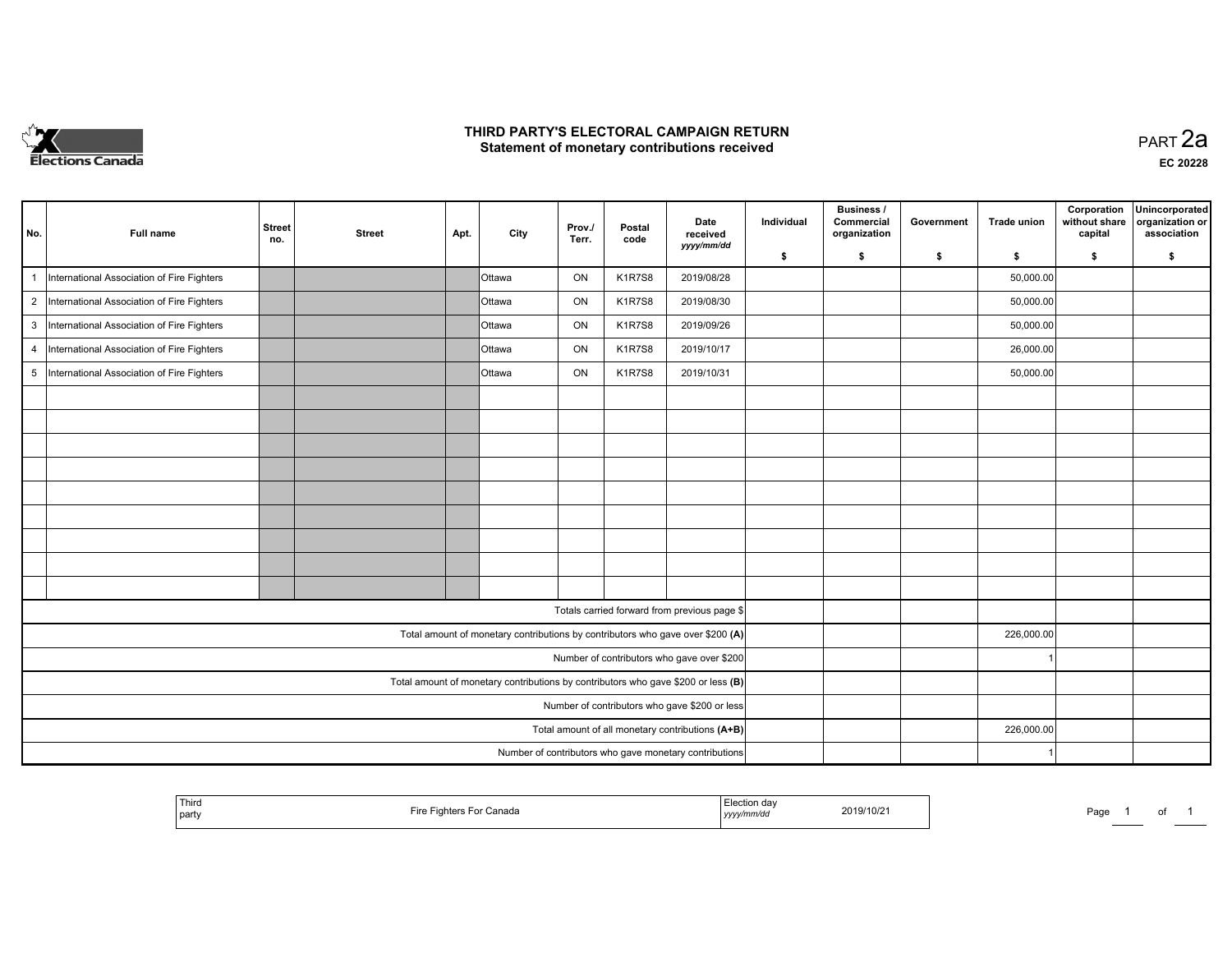

#### **THIRD PARTY'S ELECTORAL CAMPAIGN RETURN**  THIRD PARTY'S ELECTORAL CAMPAIGN RETURN<br>Statement of non-monetary contributions received

| No. | Full name | <b>Street</b><br>no. | <b>Street</b> | Apt. | City | Prov./<br>Terr. | Postal<br>code | Date<br>received<br>yyyy/mm/dd                                                          | Individual | <b>Business /</b><br>Commercial<br>organization | Government | Trade union | Corporation<br>without share<br>capital | Unincorporated<br>organization or<br>association |
|-----|-----------|----------------------|---------------|------|------|-----------------|----------------|-----------------------------------------------------------------------------------------|------------|-------------------------------------------------|------------|-------------|-----------------------------------------|--------------------------------------------------|
|     |           |                      |               |      |      |                 |                |                                                                                         | \$         | \$                                              | \$         | s.          | \$                                      | \$                                               |
|     |           |                      |               |      |      |                 |                |                                                                                         |            |                                                 |            |             |                                         |                                                  |
|     |           |                      |               |      |      |                 |                |                                                                                         |            |                                                 |            |             |                                         |                                                  |
|     |           |                      |               |      |      |                 |                |                                                                                         |            |                                                 |            |             |                                         |                                                  |
|     |           |                      |               |      |      |                 |                |                                                                                         |            |                                                 |            |             |                                         |                                                  |
|     |           |                      |               |      |      |                 |                |                                                                                         |            |                                                 |            |             |                                         |                                                  |
|     |           |                      |               |      |      |                 |                |                                                                                         |            |                                                 |            |             |                                         |                                                  |
|     |           |                      |               |      |      |                 |                |                                                                                         |            |                                                 |            |             |                                         |                                                  |
|     |           |                      |               |      |      |                 |                |                                                                                         |            |                                                 |            |             |                                         |                                                  |
|     |           |                      |               |      |      |                 |                |                                                                                         |            |                                                 |            |             |                                         |                                                  |
|     |           |                      |               |      |      |                 |                |                                                                                         |            |                                                 |            |             |                                         |                                                  |
|     |           |                      |               |      |      |                 |                |                                                                                         |            |                                                 |            |             |                                         |                                                  |
|     |           |                      |               |      |      |                 |                |                                                                                         |            |                                                 |            |             |                                         |                                                  |
|     |           |                      |               |      |      |                 |                |                                                                                         |            |                                                 |            |             |                                         |                                                  |
|     |           |                      |               |      |      |                 |                |                                                                                         |            |                                                 |            |             |                                         |                                                  |
|     |           |                      |               |      |      |                 |                |                                                                                         |            |                                                 |            |             |                                         |                                                  |
|     |           |                      |               |      |      |                 |                | Totals carried forward from previous page \$                                            |            |                                                 |            | 226,000.00  |                                         |                                                  |
|     |           |                      |               |      |      |                 |                | Total amount of non-monetary contributions by contributors who gave over \$200 (A)      |            |                                                 |            |             |                                         |                                                  |
|     |           |                      |               |      |      |                 |                | Number of contributors who gave over \$200                                              |            |                                                 |            |             |                                         |                                                  |
|     |           |                      |               |      |      |                 |                | Total amount of non-monetary contributions by contributors who gave \$200 or less $(B)$ |            |                                                 |            |             |                                         |                                                  |
|     |           |                      |               |      |      |                 |                | Number of contributors who gave \$200 or less                                           |            |                                                 |            |             |                                         |                                                  |
|     |           |                      |               |      |      |                 |                | Total amount of all non-monetary contributions (A+B)                                    |            |                                                 |            |             |                                         |                                                  |
|     |           |                      |               |      |      |                 |                | Number of contributors who gave non-monetary contributions                              |            |                                                 |            |             |                                         |                                                  |

| Third<br>  party | --<br>For Canada<br>Fire<br>antore "<br>. | ∹lection dav<br>2019/10/21<br>yyyy/mm/dd | Page |
|------------------|-------------------------------------------|------------------------------------------|------|
|                  |                                           |                                          |      |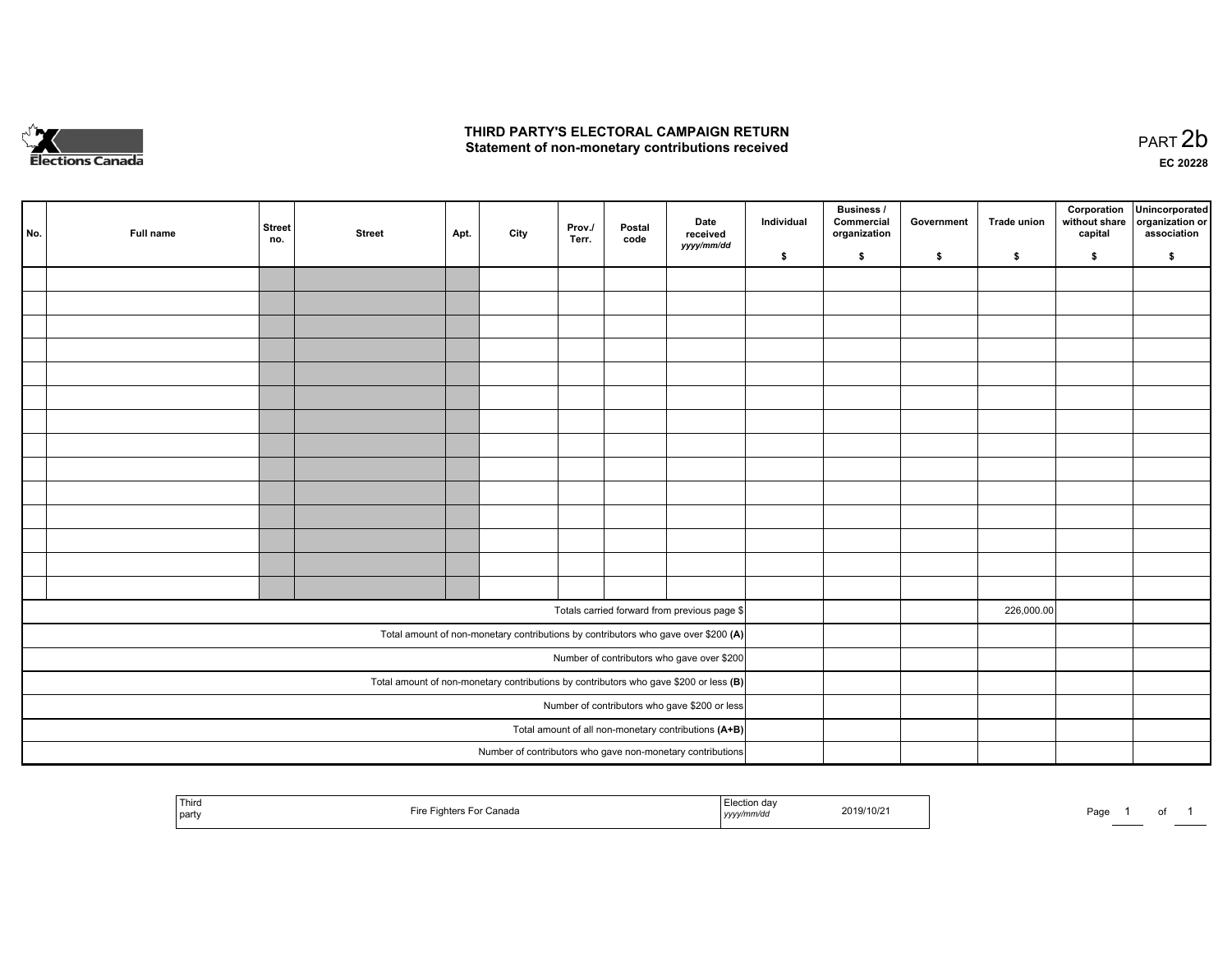

#### **THIRD PARTY'S ELECTORAL CAMPAIGN RETURN STATE:** PRACT OF OPPRESS TO PART 2C STATE STATE STATE STATE STATE STATE STATE STATE STATE STATE STATE STATE STA<br>PART 2C Statement of operating loans received

**EC 20228**

| No. | Full name | <b>Street</b><br>no. | <b>Street</b> | Apt. | City | Prov./<br>Terr. | Postal<br>code | Date<br>received                                                  | Individual | Business /<br>Commercial<br>organization | Government | Trade union | Corporation<br>capital | Unincorporated<br>without share   organization or<br>association |
|-----|-----------|----------------------|---------------|------|------|-----------------|----------------|-------------------------------------------------------------------|------------|------------------------------------------|------------|-------------|------------------------|------------------------------------------------------------------|
|     |           |                      |               |      |      |                 |                | yyyy/mm/dd                                                        | \$         | \$                                       | \$         | $\sqrt{2}$  | \$                     | \$                                                               |
|     |           |                      |               |      |      |                 |                |                                                                   |            |                                          |            |             |                        |                                                                  |
|     |           |                      |               |      |      |                 |                |                                                                   |            |                                          |            |             |                        |                                                                  |
|     |           |                      |               |      |      |                 |                |                                                                   |            |                                          |            |             |                        |                                                                  |
|     |           |                      |               |      |      |                 |                |                                                                   |            |                                          |            |             |                        |                                                                  |
|     |           |                      |               |      |      |                 |                |                                                                   |            |                                          |            |             |                        |                                                                  |
|     |           |                      |               |      |      |                 |                |                                                                   |            |                                          |            |             |                        |                                                                  |
|     |           |                      |               |      |      |                 |                |                                                                   |            |                                          |            |             |                        |                                                                  |
|     |           |                      |               |      |      |                 |                |                                                                   |            |                                          |            |             |                        |                                                                  |
|     |           |                      |               |      |      |                 |                |                                                                   |            |                                          |            |             |                        |                                                                  |
|     |           |                      |               |      |      |                 |                |                                                                   |            |                                          |            |             |                        |                                                                  |
|     |           |                      |               |      |      |                 |                |                                                                   |            |                                          |            |             |                        |                                                                  |
|     |           |                      |               |      |      |                 |                |                                                                   |            |                                          |            |             |                        |                                                                  |
|     |           |                      |               |      |      |                 |                |                                                                   |            |                                          |            |             |                        |                                                                  |
|     |           |                      |               |      |      |                 |                |                                                                   |            |                                          |            |             |                        |                                                                  |
|     |           |                      |               |      |      |                 |                | Totals carried forward from previous page \$                      |            |                                          |            | 226,000.00  |                        |                                                                  |
|     |           |                      |               |      |      |                 |                | Total amount of loans by lenders who provided over \$200 (A)      |            |                                          |            |             |                        |                                                                  |
|     |           |                      |               |      |      |                 |                | Number of lenders who provided over \$200                         |            |                                          |            |             |                        |                                                                  |
|     |           |                      |               |      |      |                 |                | Total amount of loans by lenders who provided \$200 or less $(B)$ |            |                                          |            |             |                        |                                                                  |
|     |           |                      |               |      |      |                 |                | Number of lenders who provided \$200 or less                      |            |                                          |            |             |                        |                                                                  |
|     |           |                      |               |      |      |                 |                | Total amount of all loans (A+B)                                   |            |                                          |            |             |                        |                                                                  |
|     |           |                      |               |      |      |                 |                | Number of all lenders who provided loans                          |            |                                          |            |             |                        |                                                                  |

| <sup>1</sup> Third<br>party | ∵Canada<br>inhters | 'ection dav<br>yyyy/mm/dd | 2019/10/21 | Page |
|-----------------------------|--------------------|---------------------------|------------|------|
|-----------------------------|--------------------|---------------------------|------------|------|

1 of 1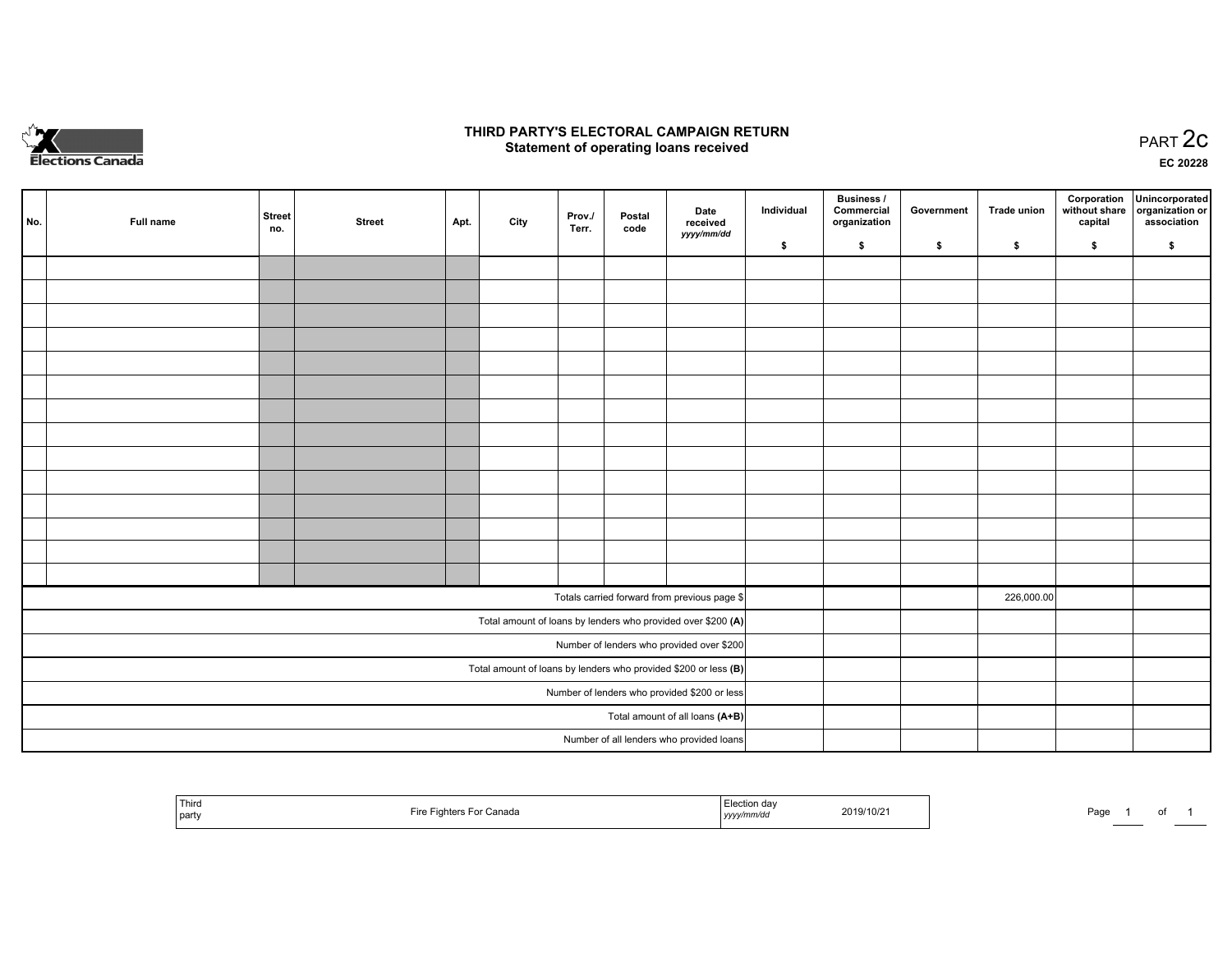# **Elections Canada**

## **THIRD PARTY'S ELECTORAL CAMPAIGN RETURN Summary of inflows**

| PART <sub>2d</sub> |  |
|--------------------|--|
| EC 20228           |  |

| No.            | Type of contributor / lender                 | <b>Monetary</b><br>contributions<br>(Part 2a) | Non-monetary<br>contributions<br>(Part 2b) | Loans<br>(Part 2c) | <b>Total</b> | Number of<br>contributors and<br>lenders |
|----------------|----------------------------------------------|-----------------------------------------------|--------------------------------------------|--------------------|--------------|------------------------------------------|
|                |                                              | \$                                            | \$                                         | \$                 | \$           |                                          |
| $\mathbf{1}$ . | Individuals                                  |                                               |                                            |                    |              |                                          |
| 2.             | Businesses / Commercial organizations        |                                               |                                            |                    |              |                                          |
| 3.             | Governments                                  |                                               |                                            |                    |              |                                          |
| 4.             | Trade unions                                 | 226,000.00                                    |                                            |                    | 226,000.00   |                                          |
| 5.             | Corporations without share capital           |                                               |                                            |                    |              |                                          |
| 6.             | Unincorporated organizations or associations |                                               |                                            |                    |              |                                          |
| 7.             | Total (items 1 to 6)                         | 226,000.00                                    |                                            |                    | 226,000.00   |                                          |
| Total          |                                              |                                               |                                            |                    |              |                                          |
| 8.             | Amount of third party's resources used       |                                               |                                            |                    |              |                                          |
| 9.             | Grand total (items 7 and 8)                  | 226,000.00                                    |                                            |                    | 226,000.00   |                                          |

| Third<br>party | <b>Tiro</b> H<br>Fighters For Canada<br>11 C | Election dav<br>yyyy/mm/dd | 2019/10/21 |
|----------------|----------------------------------------------|----------------------------|------------|
|----------------|----------------------------------------------|----------------------------|------------|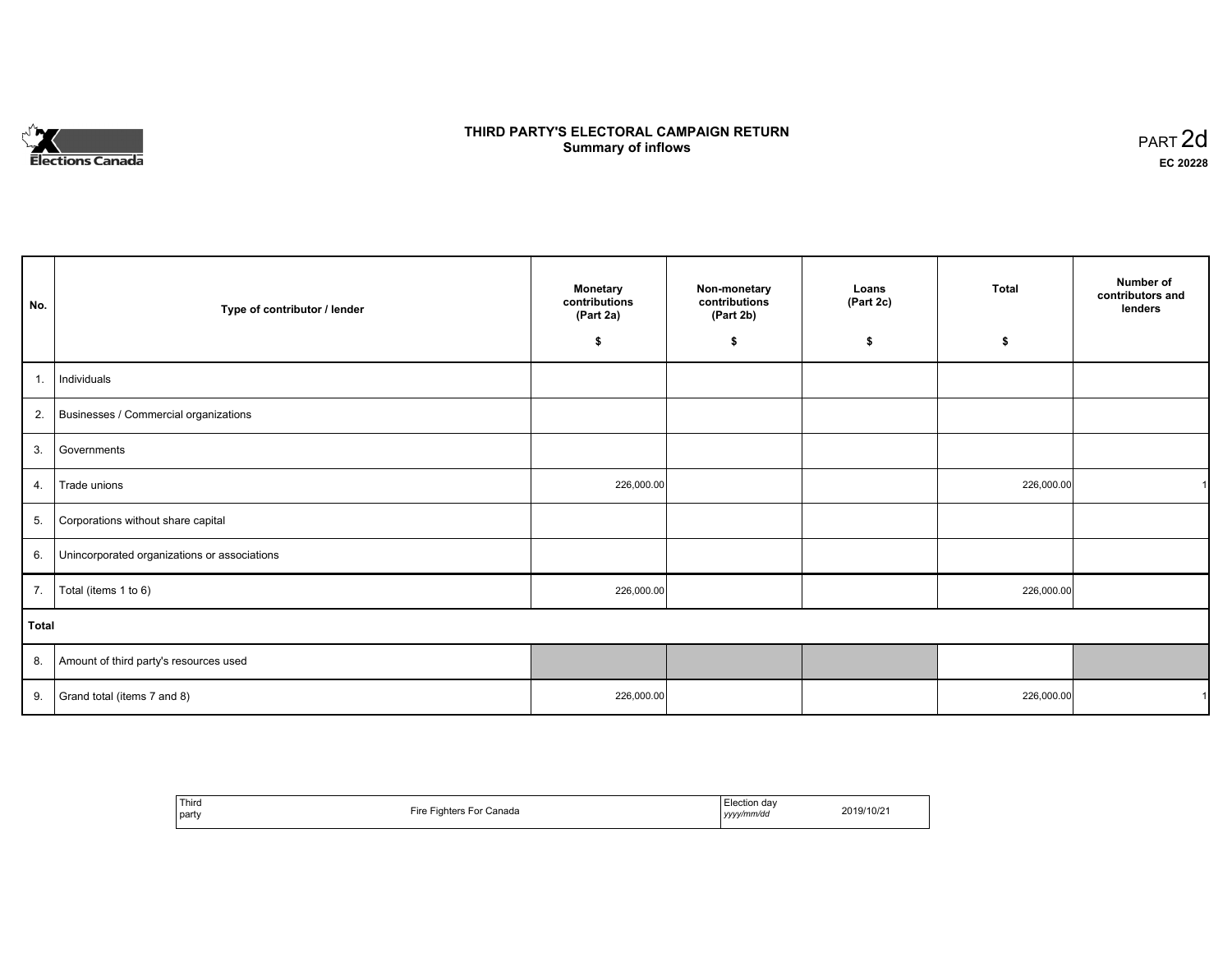

### **THIRD PARTY'S ELECTORAL CAMPAIGN RETURN Statement of expenses incurred for regulated activities that take place during the pre-election period**  *(Only applicable to a fixed-date general election)*

For a list of expense types, expense categories and expense subcategories, refer to Annex II in the Instructions.

| No. | Date<br>incurred<br>yyyy/mm/dd | <b>ED Code</b><br>(if applicable) | Supplier | <b>Expense type</b> | <b>Expense</b><br>category | Expense<br>subcategory | <b>Starting date</b><br>of activity,<br>advertisement<br>or survey<br>yyyy/mm/dd | Ending date<br>of activity,<br>advertisement<br>or survey<br>yyyy/mm/dd | Place of activity or<br>advertisement        | <b>Expense amount</b><br>\$ |
|-----|--------------------------------|-----------------------------------|----------|---------------------|----------------------------|------------------------|----------------------------------------------------------------------------------|-------------------------------------------------------------------------|----------------------------------------------|-----------------------------|
|     |                                |                                   |          |                     |                            |                        |                                                                                  |                                                                         |                                              |                             |
|     |                                |                                   |          |                     |                            |                        |                                                                                  |                                                                         |                                              |                             |
|     |                                |                                   |          |                     |                            |                        |                                                                                  |                                                                         |                                              |                             |
|     |                                |                                   |          |                     |                            |                        |                                                                                  |                                                                         |                                              |                             |
|     |                                |                                   |          |                     |                            |                        |                                                                                  |                                                                         |                                              |                             |
|     |                                |                                   |          |                     |                            |                        |                                                                                  |                                                                         |                                              |                             |
|     |                                |                                   |          |                     |                            |                        |                                                                                  |                                                                         |                                              |                             |
|     |                                |                                   |          |                     |                            |                        |                                                                                  |                                                                         |                                              |                             |
|     |                                |                                   |          |                     |                            |                        |                                                                                  |                                                                         |                                              |                             |
|     |                                |                                   |          |                     |                            |                        |                                                                                  |                                                                         |                                              |                             |
|     |                                |                                   |          |                     |                            |                        |                                                                                  |                                                                         |                                              |                             |
|     |                                |                                   |          |                     |                            |                        |                                                                                  |                                                                         |                                              |                             |
|     |                                |                                   |          |                     |                            |                        |                                                                                  |                                                                         |                                              |                             |
|     |                                |                                   |          |                     |                            |                        |                                                                                  |                                                                         |                                              |                             |
|     |                                |                                   |          |                     |                            |                        |                                                                                  |                                                                         |                                              |                             |
|     |                                |                                   |          |                     |                            |                        |                                                                                  |                                                                         |                                              |                             |
|     |                                |                                   |          |                     |                            |                        |                                                                                  |                                                                         |                                              |                             |
|     |                                |                                   |          |                     |                            |                        |                                                                                  |                                                                         | Totals carried forward from previous page \$ |                             |
|     | Total \$                       |                                   |          |                     |                            |                        |                                                                                  |                                                                         |                                              |                             |

| ' Third<br>  party | Canada<br>⊏ire<br>. | …un dav<br>2019/10/21<br>.<br>nmrac<br>,,,,,,, | Pagr |
|--------------------|---------------------|------------------------------------------------|------|
|--------------------|---------------------|------------------------------------------------|------|

PART 3a **EC 20228**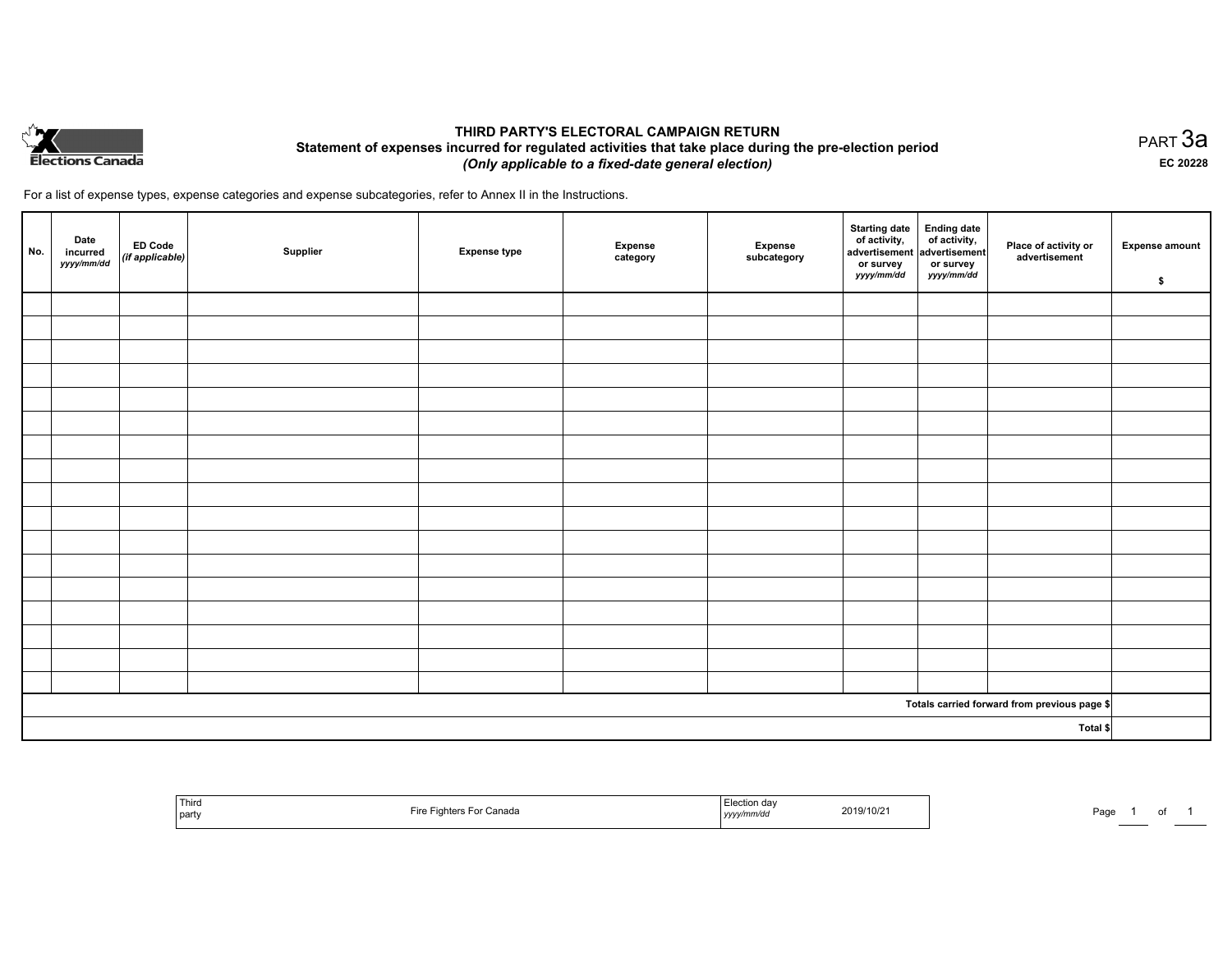

# **THIRD PARTY'S ELECTORAL CAMPAIGN RETURN Statement of expenses incurred for regulated activities that take place during the election period**<br>PART  $3\mathsf{b}$

**EC 20228**

For a list of expense types, expense categories and expense subcategories, refer to Annex II in the Instructions.

| No.            | Date<br>incurred<br>yyyy/mm/dd | ED Code<br>(if applicable) | Supplier             | <b>Expense type</b>         | <b>Expense</b><br>category                     | <b>Expense</b><br>subcategory      | <b>Starting date</b><br>of activity,<br>advertisement<br>or survey | <b>Ending date</b><br>of activity,<br>advertisement<br>or survey | Place of activity or<br>advertisement        | <b>Expense amount</b> |
|----------------|--------------------------------|----------------------------|----------------------|-----------------------------|------------------------------------------------|------------------------------------|--------------------------------------------------------------------|------------------------------------------------------------------|----------------------------------------------|-----------------------|
|                |                                |                            |                      |                             |                                                |                                    | yyyy/mm/dd                                                         | yyyy/mm/dd                                                       |                                              | \$                    |
|                | 2019/08/21                     |                            | <b>NationBuilder</b> | Partisan Activity           | Office                                         | <b>IT Software</b>                 | 2019/08/21                                                         | 2019/10/21                                                       | National                                     | 8,120.81              |
| $\overline{2}$ | 2019/08/12                     |                            | QED Marketing        | Partisan Activity           | Salaries, Wages and Consulting Consulting Fees |                                    | 2019/08/01                                                         | 2019/08/12                                                       | National                                     | 8,400.00              |
| 3              | 2019/08/30                     |                            | <b>QED Marketing</b> | Partisan Activity           | Salaries, Wages and Consulting Consulting Fees |                                    | 2019/08/13                                                         | 2019/08/30                                                       | National                                     | 5.250.00              |
| $\overline{4}$ | 2019/08/30                     |                            | QED Marketing        | <b>Election Advertising</b> | Advertising                                    | Design and Development             | 2019/08/13                                                         | 2019/08/30                                                       | National                                     | 53,550.00             |
| 5              | 2019/09/30                     |                            | QED Marketing        | Partisan Activity           | Salaries, Wages and Consulting                 | Consulting Fees                    | 2019/08/30                                                         | 2019/09/30                                                       | National                                     | 5,250.00              |
| 6              | 2019/09/30                     |                            | <b>QED Marketing</b> | Election Advertising        | Advertising                                    | Design and Development             | 2019/08/30                                                         | 2019/09/30                                                       | Vational                                     | 12,600.00             |
|                | 2019/10/28                     |                            | QED Marketing        | Partisan Activity           | Voter Contact                                  | <b>Text Messaging</b>              | 2019/10/14                                                         | 2019/10/20                                                       | National                                     | 3,150.00              |
| 8              | 2019/10/28                     |                            | <b>QED Marketing</b> | <b>Election Advertising</b> | Advertising                                    | Design and Development             | 2019/09/30                                                         | 2019/10/20                                                       | National                                     | 17,850.00             |
| 9              | 2019/09/09                     |                            | <b>Fire Flow</b>     | Election Advertising        | Advertising                                    | <b>Production Costs for Videos</b> | 2019/09/09                                                         | 2019/09/09                                                       | National                                     | 573.00                |
| 10             | 2019/09/27                     |                            | <b>Fire Flow</b>     | <b>Election Advertising</b> | Advertising                                    | <b>Production Costs for Videos</b> | 2019/09/27                                                         | 2019/09/27                                                       | National                                     | 535.50                |
| 11             | 2019/09/27                     | 59-022                     | <b>Fire Flow</b>     | Election Advertising        | Advertising                                    | <b>Production Costs for Videos</b> | 2019/09/27                                                         | 2019/09/27                                                       | Pitt-Meadows-Maple Rid                       | 20.00                 |
| 12             | 2019/09/27                     | 35-112                     | <b>Fire Flow</b>     | Election Advertising        | Advertising                                    | <b>Production Costs for Videos</b> | 2019/09/27                                                         | 2019/09/27                                                       | Waterloo                                     | 20.00                 |
| 13             | 2019/09/27                     | 35-016                     | Fire Flow            | <b>Election Advertising</b> | Advertising                                    | <b>Production Costs for Videos</b> | 2019/09/27                                                         | 2019/09/27                                                       | Cambridge                                    | 20.00                 |
| 14             | 2019/09/27                     | 35-043                     | <b>Fire Flow</b>     | <b>Election Advertising</b> | Advertising                                    | <b>Production Costs for Videos</b> | 2019/09/27                                                         | 2019/09/27                                                       | King-Vaughan                                 | 30.00                 |
| 15             | 2019/09/27                     | 35-111                     | Fire Flow            | Election Advertising        | Advertising                                    | <b>Production Costs for Videos</b> | 2019/09/27                                                         | 2019/09/27                                                       | Vaughan-Woodbridge                           | 30.00                 |
| 16             | 2019/10/20                     |                            | Facebook/Instagram   | Election Advertising        | Advertising                                    | <b>Content Boosting</b>            | 2019/09/14                                                         | 2019/10/20                                                       | Regina, SK                                   | 4,494.93              |
| 17             | 2019/10/20                     | 47-009                     | Facebook/Instagram   | <b>Election Advertising</b> | Advertising                                    | <b>Content Boosting</b>            | 2019/09/23                                                         | 2019/10/20                                                       | Regina-Wascana                               | 4.027.40              |
|                |                                |                            |                      |                             |                                                |                                    |                                                                    |                                                                  | Totals carried forward from previous page \$ |                       |
|                |                                |                            |                      |                             |                                                |                                    |                                                                    |                                                                  | Total \$                                     | 123,921.64            |

| Third<br>Election dav<br>2019/10/21<br>Fighters For Canada<br>ire:<br><i>i</i> party<br>yyyy/mm/dd |
|----------------------------------------------------------------------------------------------------|
|----------------------------------------------------------------------------------------------------|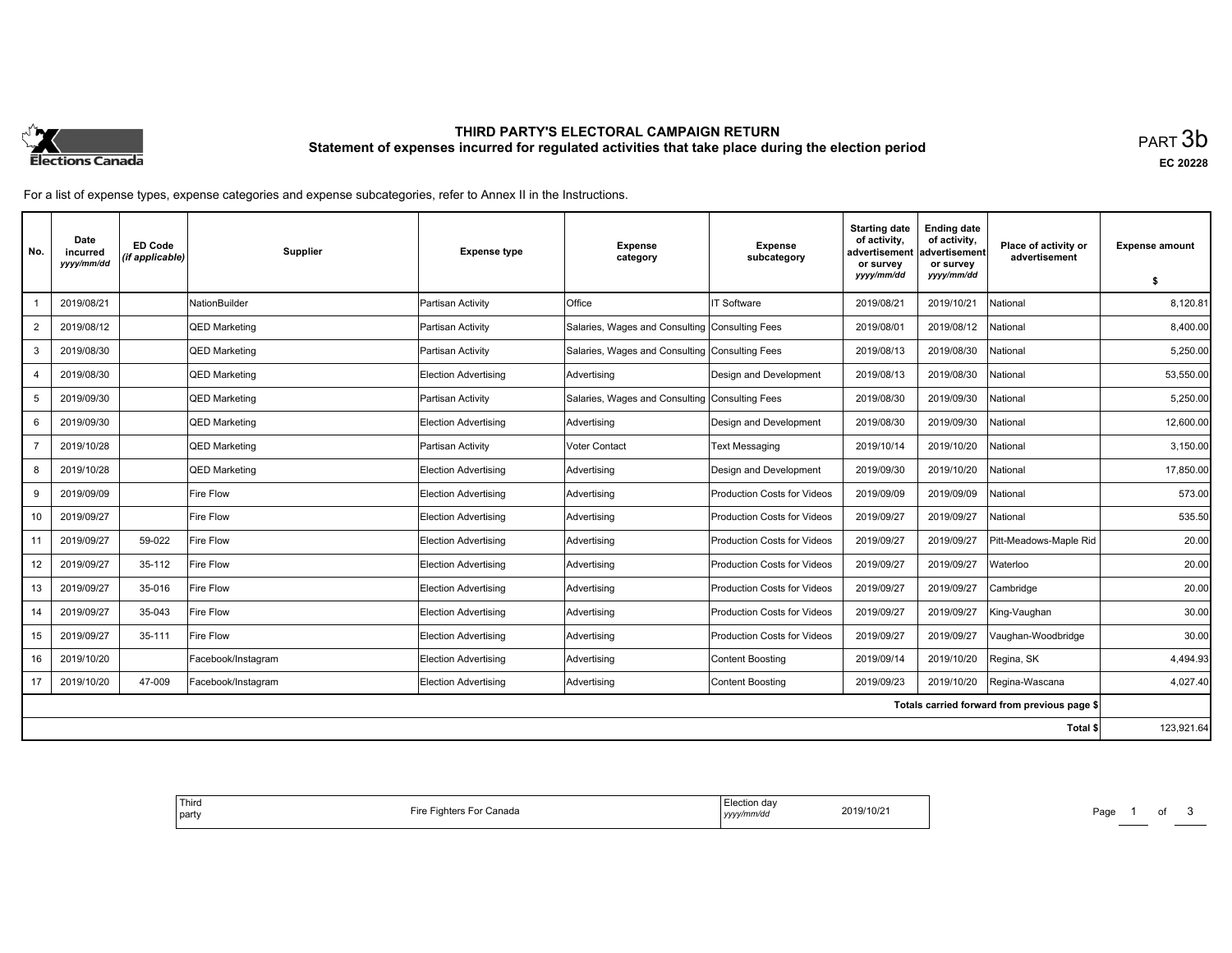

# **THIRD PARTY'S ELECTORAL CAMPAIGN RETURN Statement of expenses incurred for regulated activities that take place during the election period**<br>PART  $3\mathsf{b}$

**EC 20228**

For a list of expense types, expense categories and expense subcategories, refer to Annex II in the Instructions.

| No. | Date<br>incurred<br>yyyy/mm/dd | <b>ED Code</b><br>(if applicable) | <b>Supplier</b>                                | <b>Expense type</b>         | Expense<br>category | Expense<br>subcategory         | <b>Starting date</b><br>of activity,<br>advertisement<br>or survey | <b>Ending date</b><br>of activity,<br>advertisement<br>or survey | Place of activity or<br>advertisement        | <b>Expense amount</b> |
|-----|--------------------------------|-----------------------------------|------------------------------------------------|-----------------------------|---------------------|--------------------------------|--------------------------------------------------------------------|------------------------------------------------------------------|----------------------------------------------|-----------------------|
|     |                                |                                   |                                                |                             |                     |                                | yyyy/mm/dd                                                         | yyyy/mm/dd                                                       |                                              | S.                    |
| 18  | 2019/09/08                     |                                   | Delta Hotel                                    | Partisan Activity           | Office              | Other (Hotel for meeting)      | 2019/09/06                                                         | 2019/09/08                                                       | Ottawa                                       | 457.24                |
| 19  | 2019/09/10                     |                                   | VISA - Foreign Transaction Fee (NationBuilder) | Partisan Activity           | Other               | Transaction Fee                | 2019/09/10                                                         | 2019/09/10                                                       | Ottawa                                       | 203.02                |
| 20  | 2019/10/07                     |                                   | Milestones Restaurant                          | Partisan Activity           | Other               | <b>Meals and Entertainment</b> | 2019/10/07                                                         | 2019/10/07                                                       | Niagara Falls                                | 177.35                |
| 21  | 2019/09/15                     |                                   | Facebook/Instagram Ads                         | <b>Election Advertising</b> | Advertising         | <b>Content Boosting</b>        | 2019/09/09                                                         | 2019/09/15                                                       | Lower Mainland, BC                           | 60.49                 |
| 22  | 2019/09/22                     |                                   | Facebook/Instagram Ads                         | <b>Election Advertising</b> | Advertising         | <b>Content Boosting</b>        | 2019/09/16                                                         | 2019/09/22                                                       | Lower Mainland, BC                           | 81.30                 |
| 23  | 2019/09/29                     |                                   | Facebook/Instagram Ads                         | Election Advertising        | Advertising         | <b>Content Boosting</b>        | 2019/09/23                                                         | 2019/09/29                                                       | Lower Mainland, BC                           | 1,604.82              |
| 24  | 2019/10/06                     |                                   | Facebook/Instagram Ads                         | <b>Election Advertising</b> | Advertising         | <b>Content Boosting</b>        | 2019/09/30                                                         | 2019/10/06                                                       | Lower Mainland, BC                           | 3,032.55              |
| 25  | 2019/10/13                     |                                   | Facebook/Instagram Ads                         | Election Advertising        | Advertising         | <b>Content Boosting</b>        | 2019/10/07                                                         | 2019/10/13                                                       | Lower Mainland, BC                           | 3.648.84              |
| 26  | 2019/10/20                     |                                   | Facebook/Instagram Ads                         | <b>Election Advertising</b> | Advertising         | <b>Content Boosting</b>        | 2019/10/14                                                         | 2019/10/20                                                       | Lower Mainland, BC                           | 4,083.30              |
| 27  | 2019/09/15                     |                                   | Facebook/Instagram Ads                         | <b>Election Advertising</b> | Advertising         | <b>Content Boosting</b>        | 2019/09/09                                                         | 2019/09/15                                                       | Atlantic Provinces                           | 78.33                 |
| 28  | 2019/09/22                     |                                   | Facebook/Instagram Ads                         | <b>Election Advertising</b> | Advertising         | <b>Content Boosting</b>        | 2019/09/16                                                         | 2019/09/22                                                       | <b>Atlantic Provinces</b>                    | 142.30                |
| 29  | 2019/09/29                     |                                   | Facebook/Instagram Ads                         | <b>Election Advertising</b> | Advertising         | <b>Content Boosting</b>        | 2019/09/23                                                         | 2019/09/29                                                       | <b>Atlantic Provinces</b>                    | 1,469.84              |
| 30  | 2019/10/06                     |                                   | Facebook/Instagram Ads                         | Election Advertising        | Advertising         | <b>Content Boosting</b>        | 2019/09/30                                                         | 2019/10/06                                                       | Atlantic Provinces                           | 2,994.32              |
| 31  | 2019/10/13                     |                                   | Facebook/Instagram Ads                         | <b>Election Advertising</b> | Advertising         | <b>Content Boosting</b>        | 2019/10/07                                                         | 2019/10/13                                                       | <b>Atlantic Provinces</b>                    | 3,598.67              |
| 32  | 2019/10/20                     |                                   | Facebook/Instagram Ads                         | Election Advertising        | Advertising         | <b>Content Boosting</b>        | 2019/10/14                                                         | 2019/10/20                                                       | <b>Atlantic Provinces</b>                    | 4.014.76              |
| 33  | 2019/09/22                     |                                   | Facebook/Instagram Ads                         | <b>Election Advertising</b> | Advertising         | <b>Content Boosting</b>        | 2019/09/16                                                         | 2019/09/22                                                       | Ontario                                      | 54.52                 |
| 34  | 2019/09/29                     |                                   | Facebook/Instagram Ads                         | <b>Election Advertising</b> | Advertising         | <b>Content Boosting</b>        | 2019/09/23                                                         | 2019/09/29                                                       | Ontario                                      | 1,425.02              |
|     |                                |                                   |                                                |                             |                     |                                |                                                                    |                                                                  | Totals carried forward from previous page \$ | 123,921.64            |
|     |                                |                                   |                                                |                             |                     |                                |                                                                    |                                                                  | Total \$                                     | 151,048.31            |

| Election day<br>2019/10/21<br>$-$<br>Fighters For Canada<br>Fire<br>yyyy/mm/dd |
|--------------------------------------------------------------------------------|
|--------------------------------------------------------------------------------|

Page 2 of 3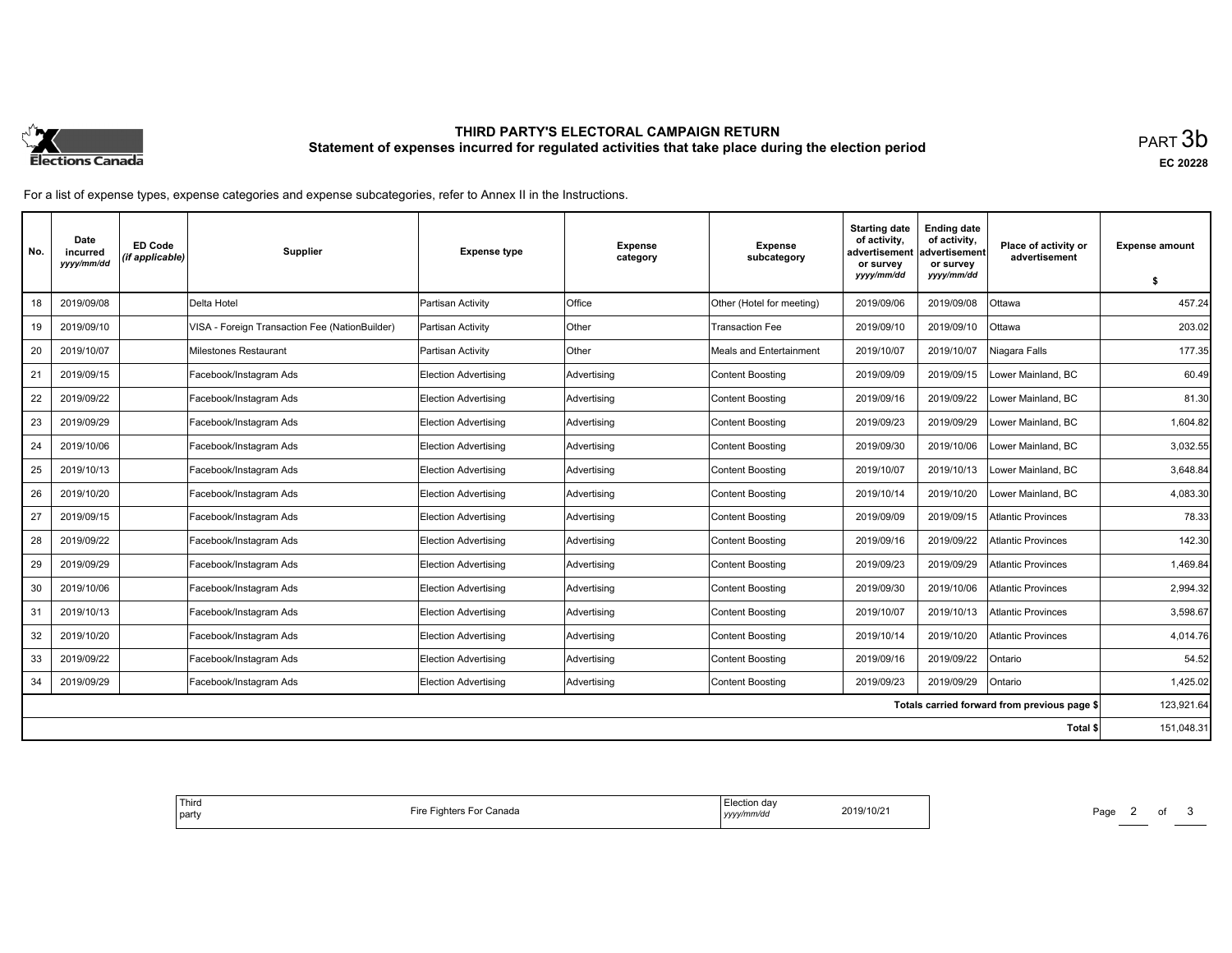

# **THIRD PARTY'S ELECTORAL CAMPAIGN RETURN Statement of expenses incurred for regulated activities that take place during the election period**<br>PART  $3\mathsf{b}$

**EC 20228**

For a list of expense types, expense categories and expense subcategories, refer to Annex II in the Instructions.

| No. | Date<br>incurred<br>yyyy/mm/dd | <b>ED Code</b><br>(if applicable) | Supplier               | <b>Expense type</b>         | <b>Expense</b><br>category | <b>Expense</b><br>subcategory | <b>Starting date</b><br>of activity,<br>advertisement<br>or survey<br>yyyy/mm/dd | <b>Ending date</b><br>of activity,<br>advertisement<br>or survey<br>yyyy/mm/dd | Place of activity or<br>advertisement        | <b>Expense amount</b><br>Ŝ. |  |  |
|-----|--------------------------------|-----------------------------------|------------------------|-----------------------------|----------------------------|-------------------------------|----------------------------------------------------------------------------------|--------------------------------------------------------------------------------|----------------------------------------------|-----------------------------|--|--|
| 35  | 2019/10/06                     |                                   | Facebook/Instagram Ads | <b>Election Advertising</b> | Advertising                | Content Boosting              | 2019/09/30                                                                       | 2019/10/06                                                                     | <b>Ontario</b>                               | 3,267.60                    |  |  |
| 36  | 2019/10/13                     |                                   | Facebook/Instagram Ads | <b>Election Advertising</b> | Advertising                | Content Boosting              | 2019/10/07                                                                       | 2019/10/13                                                                     | Ontario                                      | 3,114.93                    |  |  |
| 37  | 2019/10/20                     |                                   | Facebook/Instagram Ads | Election Advertising        | Advertising                | Content Boosting              | 2019/10/14                                                                       | 2019/10/20                                                                     | Ontario                                      | 2,693.69                    |  |  |
| 38  | 2019/09/29                     | 35-112                            | Facebook/Instagram Ads | <b>Election Advertising</b> | Advertising                | Content Boosting              | 2019/09/23                                                                       | 2019/09/29                                                                     | Waterloo                                     | 8.88                        |  |  |
| 39  | 2019/10/06                     | 35-112                            | Facebook/Instagram Ads | Election Advertising        | Advertising                | Content Boosting              | 2019/09/30                                                                       | 2019/10/06                                                                     | Waterloo                                     | 467.58                      |  |  |
| 40  | 2019/10/13                     | 35-112                            | Facebook/Instagram Ads | Election Advertising        | Advertising                | Content Boosting              | 2019/10/07                                                                       | 2019/10/13                                                                     | Waterloo                                     | 477.03                      |  |  |
| 41  | 2019/10/20                     | 35-112                            | Facebook/Instagram Ads | <b>Election Advertising</b> | Advertising                | Content Boosting              | 2019/10/14                                                                       | 2019/10/20                                                                     | Waterloo                                     | 424.29                      |  |  |
| 42  | 2019/09/29                     | 35-016                            | Facebook/Instagram Ads | <b>Election Advertising</b> | Advertising                | Content Boosting              | 2019/09/23                                                                       | 2019/09/29                                                                     | Cambridge                                    | 3.69                        |  |  |
| 43  | 2019/10/06                     | 35-016                            | Facebook/Instagram Ads | Election Advertising        | Advertising                | Content Boosting              | 2019/09/30                                                                       | 2019/10/06                                                                     | Cambridge                                    | 470.23                      |  |  |
| 44  | 2019/10/13                     | 35-016                            | Facebook/Instagram Ads | <b>Election Advertising</b> | Advertising                | Content Boosting              | 2019/10/07                                                                       | 2019/10/13                                                                     | Cambridge                                    | 495.90                      |  |  |
| 45  | 2019/10/20                     | 35-016                            | Facebook/Instagram Ads | <b>Election Advertising</b> | Advertising                | Content Boosting              | 2019/10/14                                                                       | 2019/10/20                                                                     | Cambridge                                    | 432.77                      |  |  |
|     |                                |                                   |                        |                             |                            |                               |                                                                                  |                                                                                |                                              |                             |  |  |
|     |                                |                                   |                        |                             |                            |                               |                                                                                  |                                                                                |                                              |                             |  |  |
|     |                                |                                   |                        |                             |                            |                               |                                                                                  |                                                                                |                                              |                             |  |  |
|     |                                |                                   |                        |                             |                            |                               |                                                                                  |                                                                                |                                              |                             |  |  |
|     |                                |                                   |                        |                             |                            |                               |                                                                                  |                                                                                |                                              |                             |  |  |
|     |                                |                                   |                        |                             |                            |                               |                                                                                  |                                                                                |                                              |                             |  |  |
|     |                                |                                   |                        |                             |                            |                               |                                                                                  |                                                                                | Totals carried forward from previous page \$ | 151,048.31                  |  |  |
|     |                                |                                   |                        |                             | Total \$                   |                               |                                                                                  |                                                                                |                                              |                             |  |  |

| tion dav<br>11 III U<br>2010/11<br>anada<br>.<br>nari<br>mm/dd<br>.<br>va<br>,,,,, |
|------------------------------------------------------------------------------------|
|------------------------------------------------------------------------------------|

Page 3 of 3